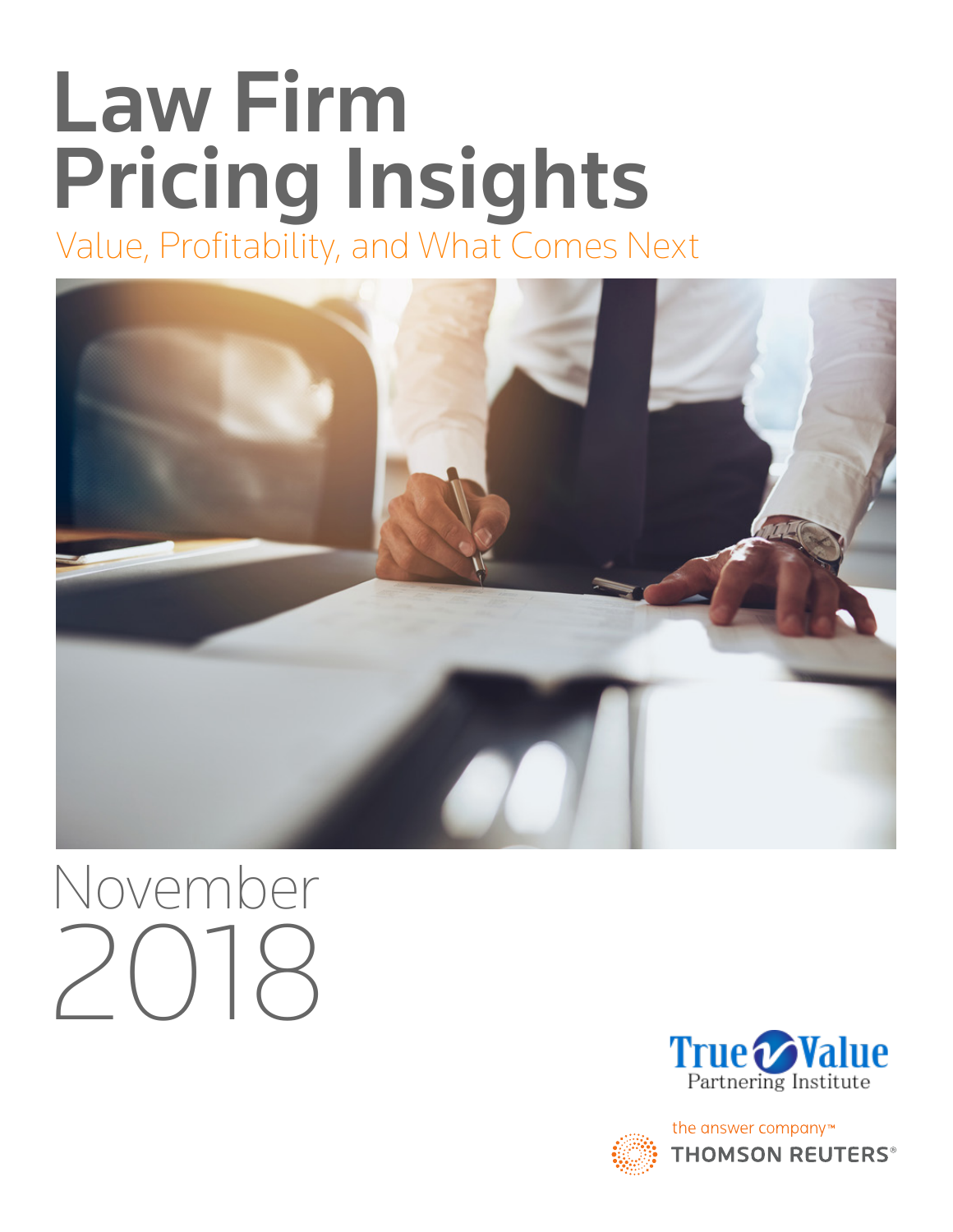### Foreword By the True Value Partnering Institute

Several years into its evolution, the legal pricing function now sits squarely at the intersection of profitable revenue growth, key client management, and legal service innovation. We believe it will become increasingly central to the law firm-client relationship, filling a critical strategic role in creating true partnerships between the buyers and sellers of legal services. Those firms missing this point and taking a wait-and-see approach will struggle to keep up with client demands for greater value, as it can take several years to establish an effective pricing function.

The legal pricing role was conceived in response to the fallout of the Great Recession, with finance-oriented experts developing alternative fee arrangements (AFAs) and profit modeling from the back office. It quickly morphed, however, into what it is today a client-facing, strategic, and independent function that helps cement client relationships to enhance profit margin and structure innovative service delivery.



*By some dedicated law firm pricing professionals employed in the Am Law 100 and beyond. Many of them feature the words "Strategy," "Client Value, or "Innovation" in their titles. and beyond. Many of them feature the words "Strategy," "Client Value," or "Innovation" in their titles.*

We have witnessed the emergence of a new legal-specific discipline positioned at the front line of law firm client revenue and profit strategy. These pricing professionals defend price and profit and also collaborate with clients – working with in-house counsel, operations, and procurement to achieve value harmony. They take the lead in planning and executing complex client negotiations, in many instances becoming the face of the law firm when the road to reaching a price agreement faces twists and turns. They can be the saviors of important, deep relationships by sitting in the middle of difficult conversations around price and service delivery. They have become the modern-day legal value diplomats.

So, what does it take to sit in this critical role where profit is king and success directly impacts the topline? It requires an analytical mind-set to link profit with revenue, the communication skills of a focused negotiator, and political acumen to navigate complex internal stakeholder positions. It is a multifaceted role and one that many place trust in − including law firm management wanting to hold profit, the partner facing his or her largest and most important client competitive retender, and clients who seek to speak with someone who can be a conduit to value alignment.

These industry experts now attend formal courses such as the Legal Pricing Masterclass; have their own annual law firm pricing conferences, such as P3; and are members of a dedicated law firm pricing association called the True Value Partnering Institute, where they can earn the Accredited Legal Pricing Professional (ALPP) designation.

Legal pricing professionals represent a nexus between the law firm and client not represented elsewhere. Nearly all deal face-to-face with clients and many have migrated to the client side and then back to law firms. They are among the few in a law firm with insights to the inner workings of buyer and seller. As such, they increasingly sit at the table of the C-suite of law firm management and are instrumental to firm growth initiatives.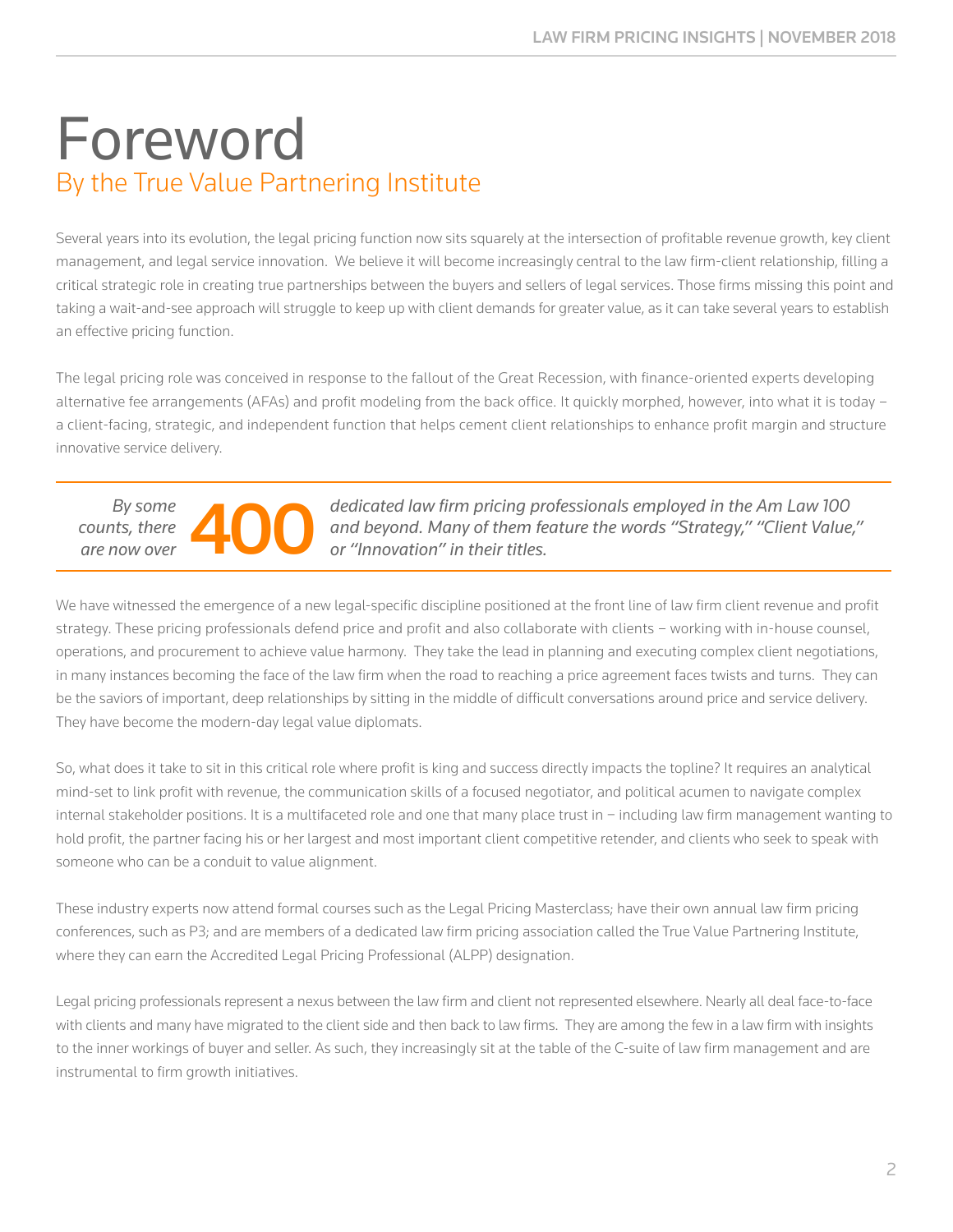### Executive Summary With permanent pressure on pricing, law firms pursue healthy profit margins for themselves and greater value for customers.

The buyer rules today's legal market, with law firms reporting near-constant pressure on rates and pricing. According to Altman Weil's 2018 "Law Firms in Transition" survey, 95.8% of law firms expect increased price competition to be a permanent trend.

However, only 31% of law firms say they've added a pricing director or placed an existing staff member in charge of pricing. Earlier this year, the Thomson Reuters Legal Executive Institute surveyed the leaders of top 100 global law firms. Even among this elite group, nearly 30% did not employ a pricing officer and, among those who did, several had added the role only within the past year.

Why not dedicate more human capital to this mission-critical challenge? Building a pricing apparatus from scratch in a profession as complex as the law is difficult. The formula for success is still being written.



*competition to be a permanent trend.* 

To that end, the Legal Executive Institute, in collaboration with the True Value Partnering Institute, endeavored to better understand the current role of pricing professionals and the challenges they face. We interviewed 25 people<sup>1</sup> who lead pricing at midsize and large law firms to learn how they are approaching the job. Here are a few highlights:

- This is not a back-office function. Many pricing teams work directly with clients − and address a lot more than price.
- To secure buy-in for a pricing program, leaders partner with advocates from among the firm's lawyers.
- The head of pricing needs a "sales" mind-set and a focus on internal and external relationships.
- Successful pricing strategy is inextricable from legal project management.
- Effective pricing requires mastery of intel derived from historical matters − but not only time and billing info. Get attorney "anecdata."
- Use of AFAs has stagnated in favor of client-imposed "caps" masquerading as budgets.

At its core, the pricing role exists within a law firm to create value. While perhaps an overused word in today's legal market commentary, it is appropriate here: These professionals focus on giving clients the best quality results in the most efficient manner for the most appropriate price. They are perhaps the strongest advocates for the "voice of the client" within a law firm, a vital role law firms should not overlook as they strive to better serve their clients.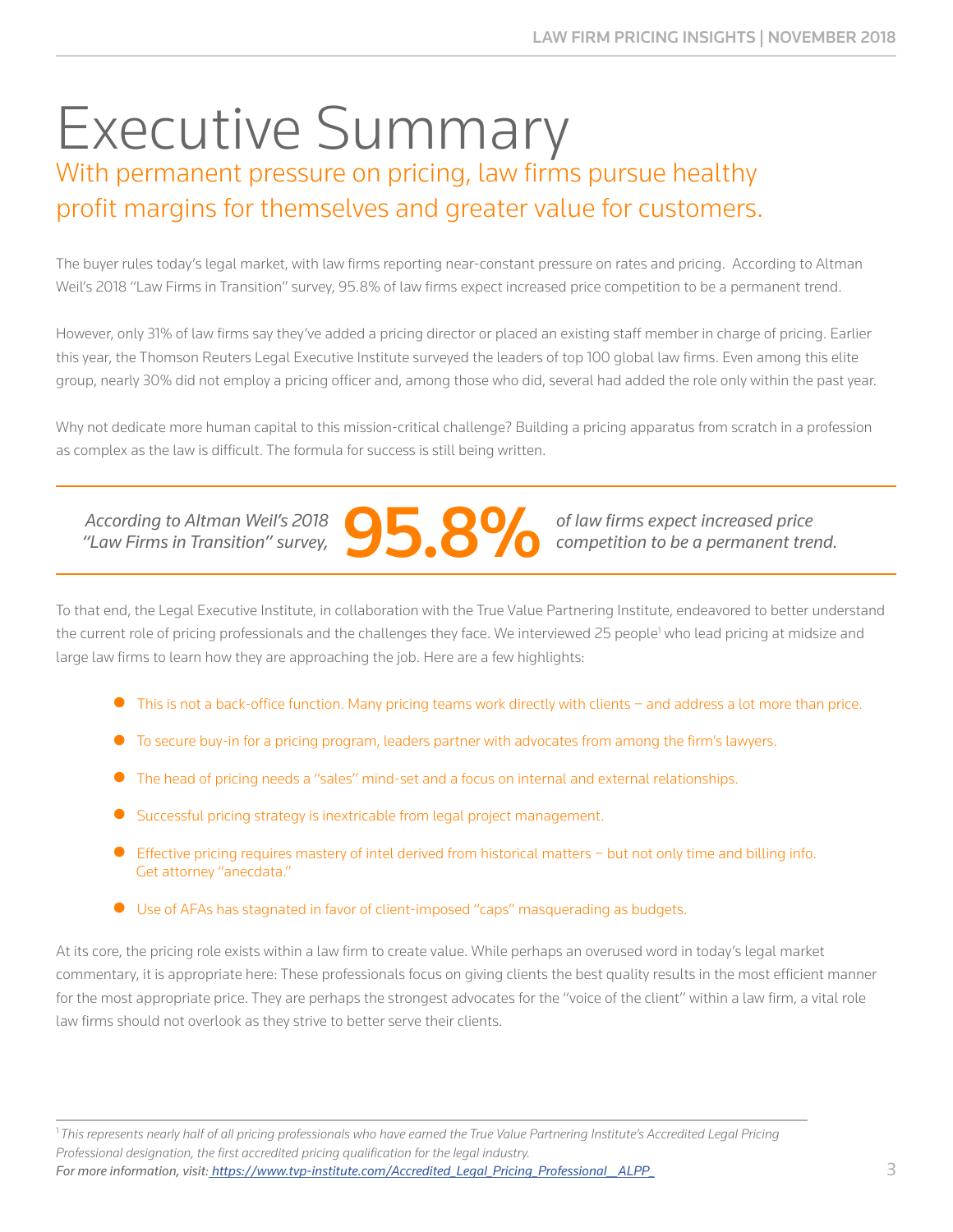## The View from the Inside

Before a law firm's pricing function can shine with customers, it must establish credibility internally. This requires a special set of skills and a few key strategies.

#### This is the first generation of legal pricing professionals.

Most of the individuals interviewed originated their role and have been in it for one to eight years. A few have been in their jobs longer, succeeded the originator, or worked in pricing in another industry prior to joining a law firm – but overall this is the first generation.

#### The most effective way to gain buy-in for a pricing program is to partner with internal champions.

Nearly all respondents said new pricing professionals must create and capitalize on early wins to establish the value of the function within the firm – and that requires teams to convert key attorneys into evangelists.

*"We visit different offices. We talk about how pricing can help increase our win rate. We have a monthly newsletter with examples of clients and how we've helped specific partners. That has generated a lot of incoming interest. We often hear, 'Oh, I didn't know you had done that. Tell me more.' "*

#### *Jim Foley, Pricing and Legal Project Management Director at Hunton Andrews Kurth*

"At inception, start by working with the partners that are more willing to work with you, and they'll share their success stories with their colleagues, which will start a positive snowball effect," said Eddie Raychaudhuri, Chief LPM & Pricing Officer, Berger Singerman.

Jim Foley, Pricing and Legal Project Management Director at Hunton Andrews Kurth, offered this advice: "We visit different offices. We talk about how pricing can help increase our win rate. We have a monthly newsletter with examples of clients and how we've helped specific partners. That has generated a lot of incoming interest. We often hear, 'Oh, I didn't know you had done that. Tell me more.' "

Interestingly, this is true even in firms where compliance with pricing priorities is an explicit part of the attorneys' compensation structure. "When you're talking about highly motivated, intelligent, self-driven people, you want to be tapping into intrinsic motivation, not extrinsic motivation," said Pier D'Angelo, Chief Pricing & Practice Officer at Allens. "Compensation is a form of extrinsic motivation. If a lawyer thinks that a thing is not necessary or not the thing to be done, it doesn't matter what you do in the compensation model. ... They've got to ultimately understand and believe that what they're doing is for the benefit of their client and for their practice. Otherwise, they won't do it."

#### The head of the pricing function needs to have a "sales" mind-set both internally and externally.

Another success factor hinges on the person in the pricing director role. He or she will, by necessity, be in a constant "sales" motion. They bear responsibility for selling their team within their firm to drive demand among the attorneys. Externally, they must sell the firm and the value of its services to clients. Many respondents described how they build relationships with their firms' lawyers and how those relationships help engender trust. Anecdotally, each of the people we spoke with was engaging and personable, perhaps indicating a necessary set of personality traits for pricing leaders.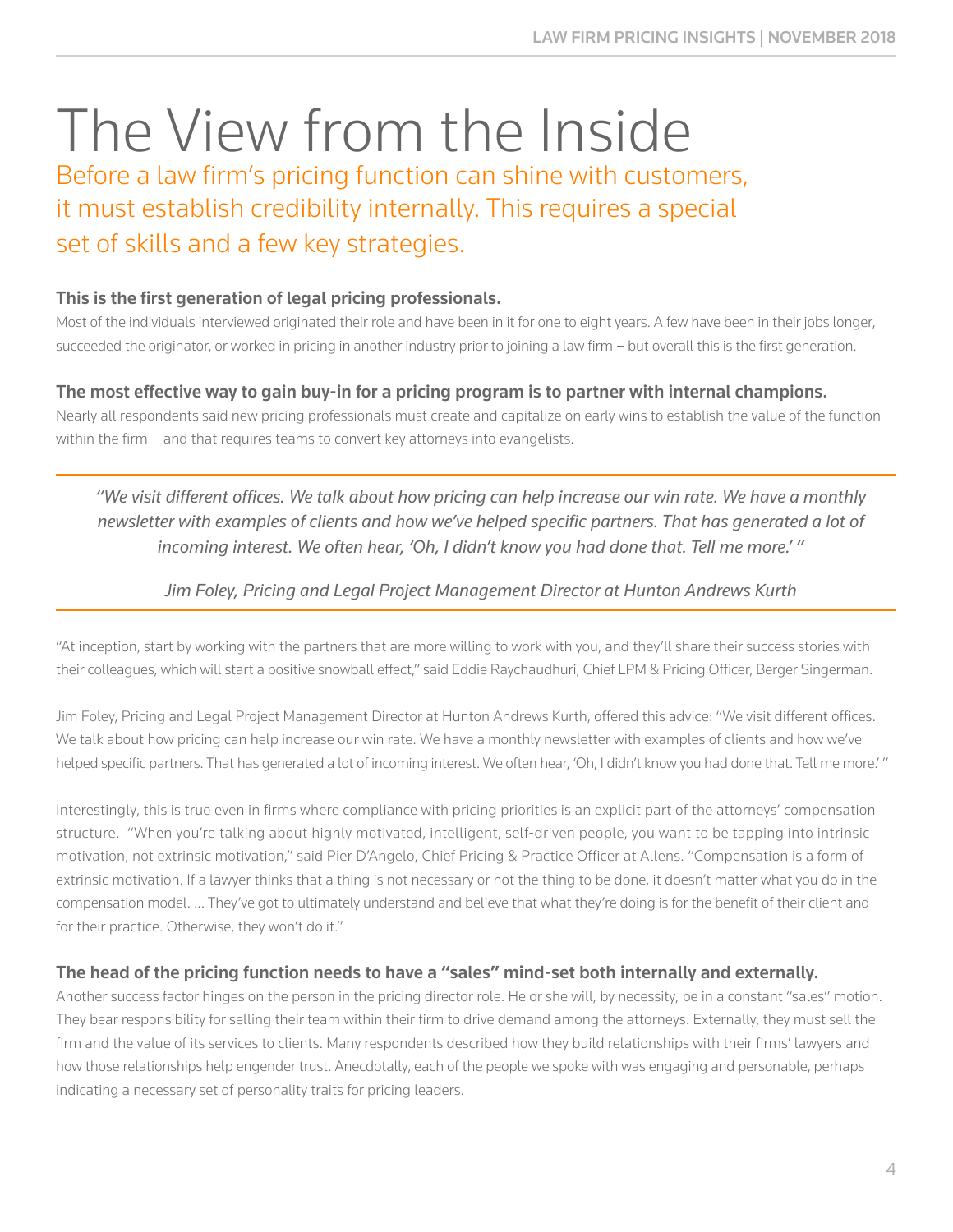#### Striking a balance between tactical execution and strategic planning is a challenge.

Pricing directors struggle to manage the day-to-day and implement a vision for the future, which is a blessing and a curse: It means they are in high demand, but that limits their ability to create utilities to help future service delivery.

To overcome this dynamic, they attempt to create replicable processes for low stakes, repetitive matter types that often require pricing guidance. These include self-help budget and pricing tools that enable attorneys to input the relevant details of a matter and arrive at an acceptable range of prices for the work, often modeling several different fee arrangements.

#### In the law firm hierarchy, pricing teams tend to stand apart, independent of other functions.

Most pricing directors report either to the firm's managing partner/executive director or to the chief operating officer. They function in parallel to the chief marketing officer and chief financial officer (or whatever equivalent title a firm uses).

They view this independence in reporting as key to their efficacy. It allows them to serve as the "voice of the client" free from the influence of intra-firm politics. They closely collaborate with marketing and finance, but their independence allows them to strike a balance between the message the client needs to hear and the metrics the firm needs to understand.

"Our desire for the role is for it to be a completely objective function. You must have both skill sets. You have to understand both the qualitative and the quantitative; the objective and the subjective," said Brad Antici, Director of Strategic Pricing and Analysis, Butler Snow LLP.

## Client Value

### Effective law firm pricing teams serve as a voice for the client – and strike a delicate balance between the client's desires and the firm's interests.

#### Law firm pricing teams work directly with clients − and address more than the up-front price.

Most pricing leaders engage with clients regularly and have seen this personal interaction grow rapidly in the past few years. They address the initial examination of matters and scoping, rate setting, re-evaluation of scope, and sometimes even collections. This is an important way to ensure there is common understanding of underlying assumptions and the client's priorities in terms of service delivery and pricing. Many of these interactions occur with corporate clients' procurement specialists, legal operations teams, and sometimes with the attorneys or the general counsel.

#### Do not overlook the rules the client has given you.

A critical source of information comes from the client in the form of their outside counsel guidelines. As many of the respondents pointed out, when clients issue such guidelines they must be the basis of any pricing or matter management strategy − because any offering that violates the guidelines will be rejected.

It is incumbent upon the firm to ensure the pricing team has access to all relevant guidelines, and on the pricing team to ensure they are complied with.

#### Use of AFAs has stagnated in favor of client-imposed "caps" masquerading as budgets.

Respondents who have worked in the industry for more than a few years saw relatively rapid growth in the adoption of AFAs in the early part of the decade. Much of this was driven, they say, by the thrill of a new idea.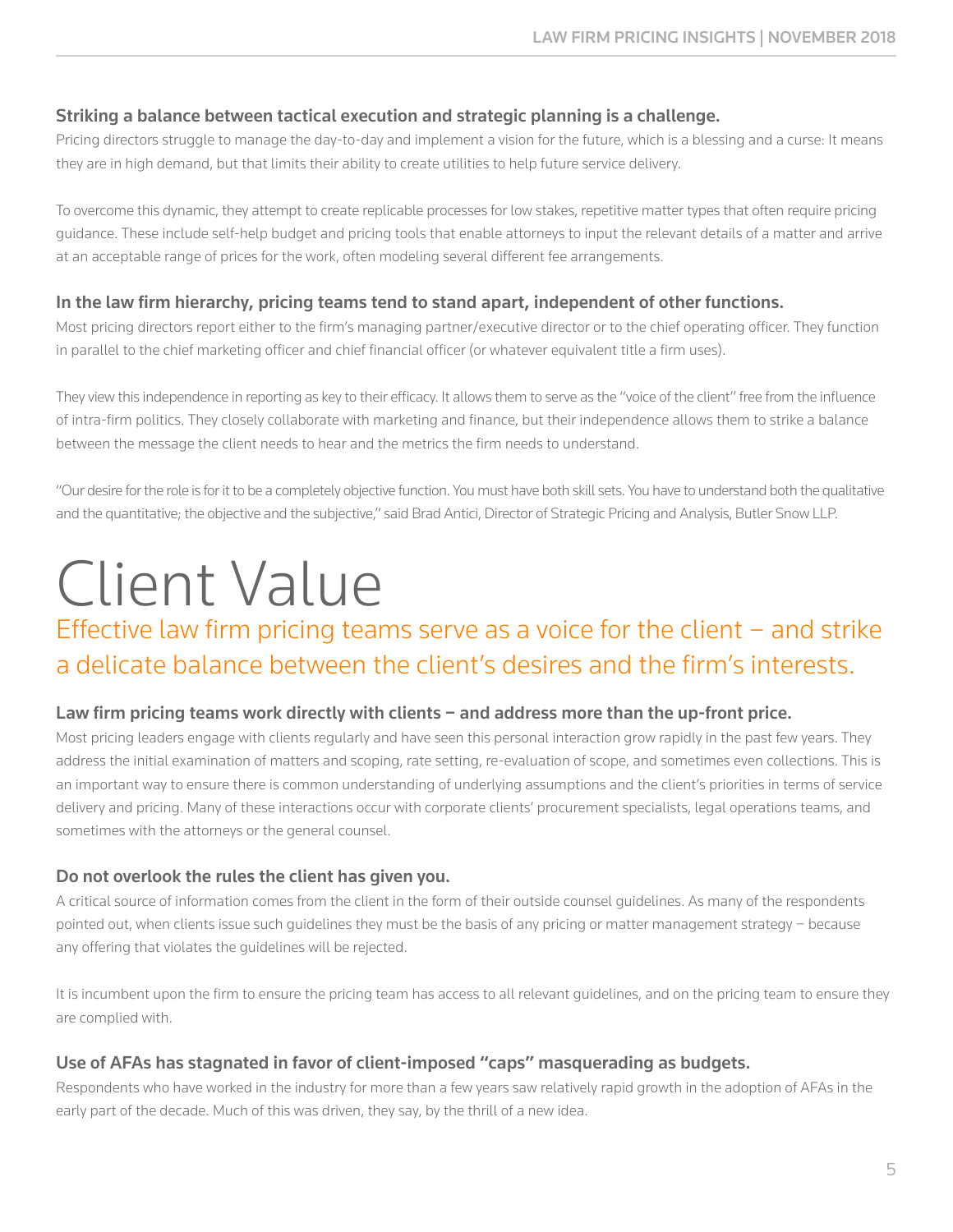That initial enthusiasm, however, has been tempered and growth has stagnated over the past two years.

Fewer corporate legal departments and other clients are asking for true AFAs. More common are requests for law firms to produce "budgets" for new matters. However, these budgets do not work the way budgets did in the early part of the century – when they were created and then largely disregarded.

Today, budgets serve as de facto "caps" even as work is done on an hourly fee basis. As a result, law firms bear nearly all the risk of pricing and scope changes. If the matter comes in under the stated budget, it benefits the client because they pay only the portion of the budget expended. Conversely, if the matter exceeds the budget, the client will often point to the budget and force the law firm to absorb the overrun.

#### Obstacles to true change in the pricing of legal work exist on both sides, but the client maintains the pricing power.

Pricing professionals within law firms point to a few obstacles to continued growth in the use of AFAs. First is a lack of familiarity with AFAs even among lawyers at firms with robust pricing functions because of the dominance of hourly based matters − even if those matters are not truly based on hourly fees due to the existence of caps. A close second is a lack of comfort on the part of buyers of legal services. Despite often saying they want to change how matters are priced, many general counsel still operate with the same hourly billing mind-set as their outside counsel.

Several of the pricing directors expressed a strong desire to help both the "buy side" and the "sell side" become more confident crafting alternative pricing models, but also felt stymied by resistance from both sides due to comfort with the status quo and the complexity and risk inherent in new models.

#### You can't effectively price a matter if you can't scope it accurately.

Respondents described many variations in the paths they take to arrive at pricing for a new matter, but there was general agreement on several components. First and foremost is the need to establish reasonable scope of work in consultation with the client and the attorneys handling the matter. Scope must then be continuously monitored and managed, with changes immediately communicated to the client. This ensures customers sign off on what they are buying and what they are paying – avoiding unpleasant surprises and acrimony.

### The Future

Pricing professionals within law firms have seen striking growth in just the past few years. As more firms and clients come to understand their value, the role will continue to evolve.

#### Historical matters matter. But not just the time and billing info. Get attorney "anecdata."

All of the interviewees addressed the need to examine historical data to determine the cost of precedent matters and indicate where a new matter should fall in the pricing spectrum. Essential data points include the type of fee structure used for the matter, total cost to work the matter, total price to client, profitability and realization data, and contextual data about matter types.

"You have to be able to access your billing rates. And not just your standard rates, all your different client-specific rates, all the history of those rates," said Brian Fanning, Director of Practice Economics, Davis Wright Tremaine LLP. "You need to be able to understand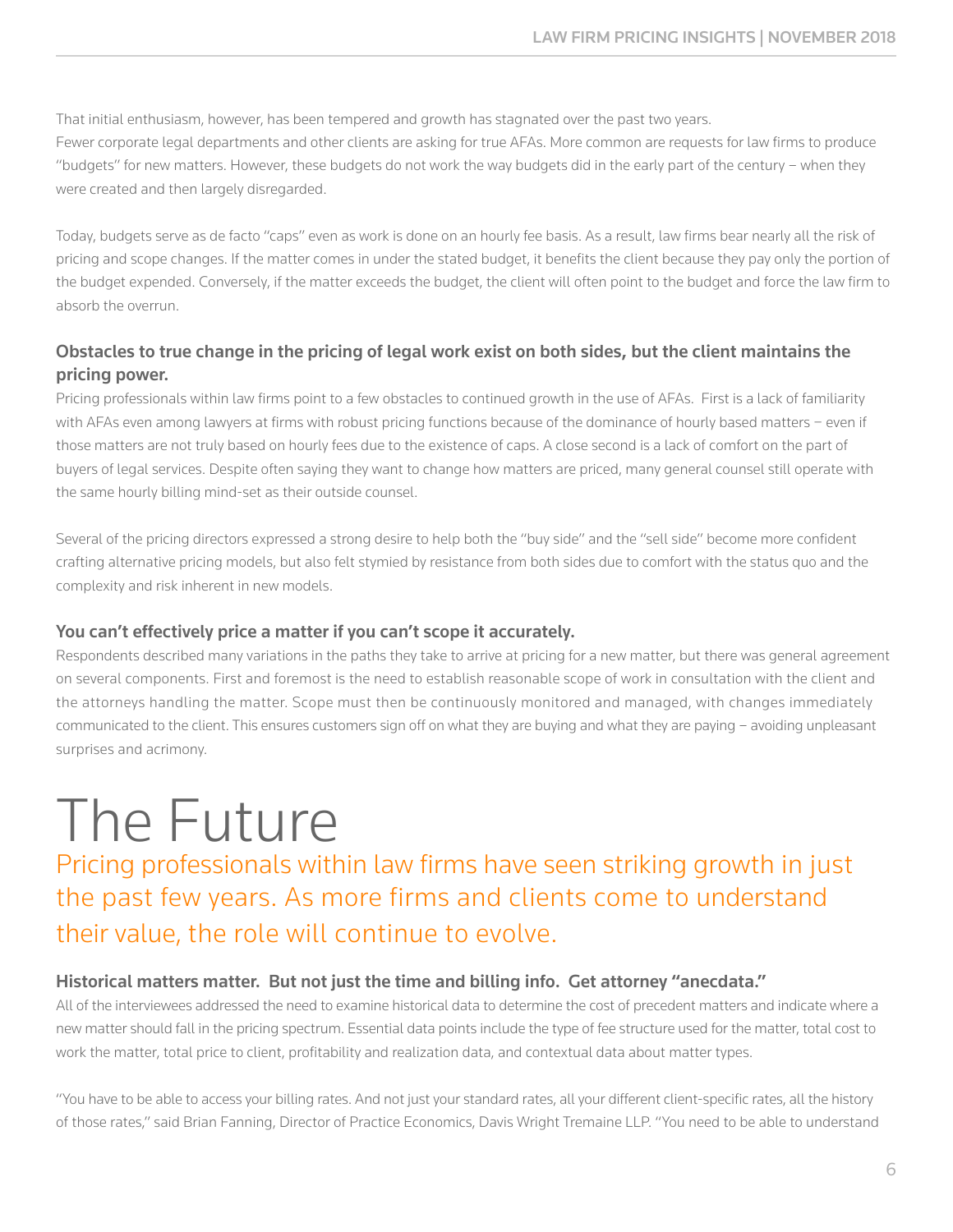that piece, because a lot of what you do is just figuring out, 'What do we charge this client under their special arrangement for this type of work?' "

Hushmand Jonathan Cott, Chief Strategic Pricing Officer at Covington & Burling LLP, added: "I think it's absolutely crucial that the pricing team have access to billing data. Just unfettered access that we can analyze so that we can see historical trends in terms of staffing mix and profitability. Because that is essential for building our economic models or our forward-looking models."

*"You have to be able to access your billing rates. And not just your standard rates, all your different clientspecific rates, all the history of those rates. You need to be able to understand that piece, because a lot of what you do is just figuring out, 'What do we charge this client under their special arrangement for this type of work?' "*

#### *Brian Fanning, Director of Practice Economics, Davis Wright Tremaine LLP*

However, it is not enough to look only at the quantitative data of the matter, such as task codes and matter types. It is also important to examine the qualitative aspects. "Of those litigation matters that I'm looking at, how many went all the way through to trial? At what point in the litigation process did they stop?" asks Barry Mehew, Global Director of Pricing Strategy & Legal Project Management, Mayer Brown LLP. "Did the matter come to resolution or settle? How many depositions were taken during discovery? Were experts used? How much discovery motion practice was there? How many and what motions were filed? The more contextual data I can get, the better it helps me understand those matters in sufficient detail to be able to make use of them in pricing of future matters."

Close collaboration with the attorneys running the matter is essential for obtaining this data. In most firms, it resides only in the minds of the attorneys who handled the historical matters. This type of data also must be shared with the client and their procurement team so the two sides have the same basis for assumptions made in scoping the matter.

As more effective Legal Project Management (LPM) efforts are introduced at law firms, LPM teams become another source for detailed, contextual data that is more reliable and accessible than the memory of individual attorneys.

#### There is an appetite for better ready-to-buy solutions to streamline daily work.

There was strong agreement that law firm pricing teams need better technology to automate the historical analysis process and process mapping. Most feel the market lacks good, ready-to-buy solutions. Some have undertaken the job of building their own solutions, and others expressed this as part of a long-term strategic direction they have been unable to pursue due to their teams' limited capacity. As an unfortunate side effect, the delay in executing on these objectives slows their tactical execution.

#### Pricing is the core focus of the role, but the focus is expanding.

Most pricing directors report having small teams – typically a top-level professional and a few pricing analysts.

#### A growing number of teams also include LPM professionals. Nearly all respondents described an

inextricable link between LPM and pricing and the need for LPM teams to help plan staffing and resources for matters and to monitor work as it's conducted to ensure it stays within the agreed scope for the engagement. This ensures the work is adequately profitable for the firm and meeting client expectations.

"The way I think about it in a very simple form is pricing is what you do at the beginning of a matter or an engagement with a client, and legal project management is everything that happens afterwards – in other words, the execution," said Hushmand Jonathan Cott, Chief Strategic Pricing Officer, Covington & Burling LLP.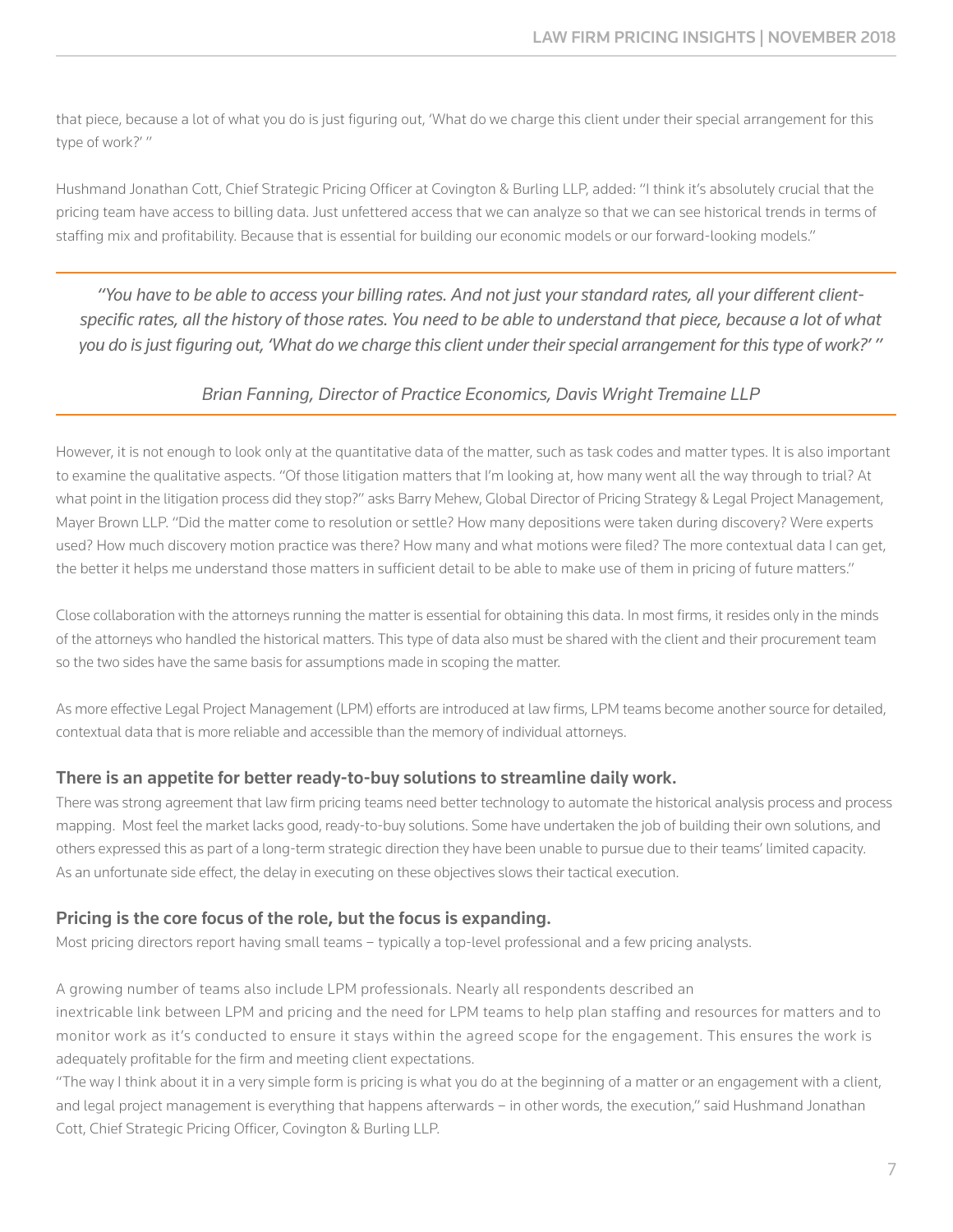A growing minority of pricing teams also manage additional functions such as new business intake. Those with responsibility for new business intake believe it ensures that matter type, agreed rate, fee agreement type, and other contextual data are captured to better inform their overall historical matter analytics.

Even among respondents who do not have these various responsibilities within the pricing function, there is strong cross-functionality and intersection.

#### *"The way I think about it in a very simple form is pricing is what you do at the beginning of a matter or an engagement with a client, and legal project management is everything that happens afterwards – in other words, the execution."*

#### *Hushmand Jonathan Cott, Chief Strategic Pricing Officer, Covington & Burling LLP*

"It's really controlling the client experience from A to Z within this one department," said Kevin Bielawski, Director of Legal Project Management & Strategic Pricing, Husch Blackwell. "A key part of it is making sure that price arrangement gets set up on the system accurately and is being communicated to the client monthly the way it's intended to be. And then ultimately wrapping legal project management around the delivery of the legal service is just core to the client experience."

#### Pricing leaders want to see the function continue to evolve.

Most respondents said they are happy with their team and organizational structure – likely because they are the first generation and have built the function the way they envision it. Several expressed support for bringing LPM under the purview of pricing to create a broader "customer excellence" center.

Many want the resources to assign a pricing analyst and an LPM specialist to each major practice unit, or one set for every couple of practices. This would enable them to develop expertise and familiarity with those types of matters and the preferences of particular clients. Overall, this kind of focus increases quality of service.

"Pricing isn't just sort of an independent group, it's part of an ecosystem of support for lawyers that includes pricing, project management, and knowledge management," said Brian Fanning, Director of Practice Economics, Davis Wright Tremaine LLP.

There is another argument for creating and growing an effective pricing function. According to the 2018 "Dynamic Law Firm" study,<sup>2</sup> among firms that led the industry in growth in revenue per lawyer, overall profit, and profit margin, 50% employed a pricing professional. In contrast, among firms that struggled to find growth in these metrics, only 35% had a pricing professional. While not a causal finding, this suggests a correlation between the existence of a formalized, professional pricing structure and improvements to a firm's financial performance.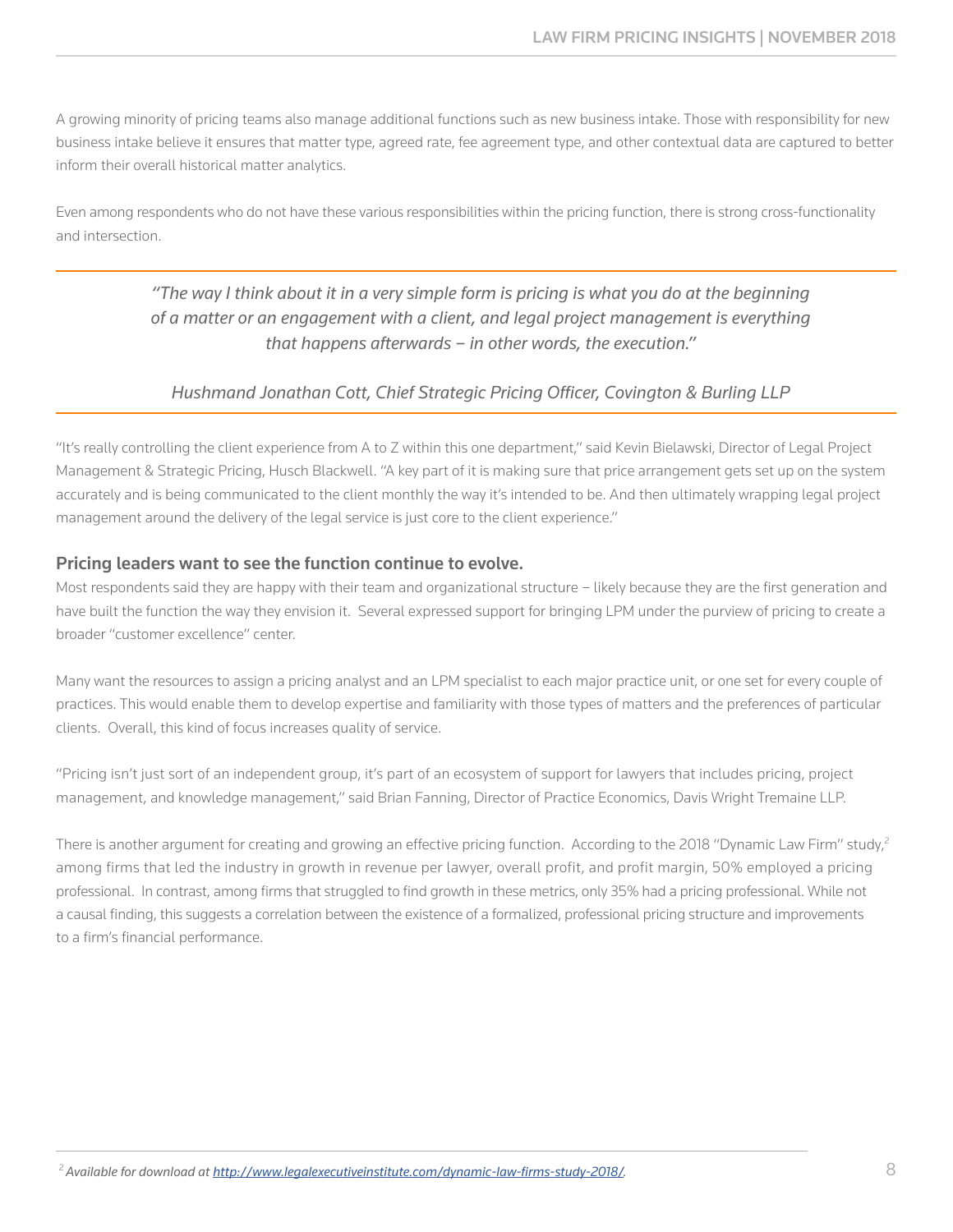### Acknowledgements

### Thank you to these individuals for generously sharing their time and expertise to make this report possible.

Brad Antici, ALPP, Director of Strategic Pricing & Analysis, Butler Snow LLP Adam Barvels, ALPP, ALPM, Director of Pricing & Strategy, McKool Smith Matthew Beekhuizen, ALPP, Chief Pricing Officer, Greenberg Traurig Kevin Bielawski, MBA, PMP, ALPP, Director of Legal Project Management & Strategic Pricing, Husch Blackwell **Steve Chambers, Senior Pricing Analyst, Fredrikson & Byron P.A.** Hushmand Jonathan Cott, ALPP, Chief Strategic Pricing Officer, Covington & Burling LLP Pier D'Angelo, CPP, ALPP, Chief Pricing & Practice Officer, Allens Brian Fanning, ALPP, Director of Practice Economics, Davis Wright Tremaine LLP Dwight Floyd, ALPP, Director of Pricing and Profitability, Eversheds Sutherland (US) LLP Jim Foley, ALPP, Pricing & Legal Project Management Director, Hunton Andrews Kurth Lisa Ford, ALPP, Director - Strategic Pricing, Littler Mendelson Keri Gavin, ALPP, Chief Practice Management Officer, Sheppard Mullin Richter & Hampton LLP Bree Johnson, ALPP, Chief Strategy, Pricing & LPM Officer, Robins Kaplan Michael Katz, ALPP, Pricing & Data Analytics Director, Holland & Knight LLP Matt Laws, ALPP, Senior Director of Pricing & LPM, Crowell & Moring LLP Mikhail Makarovsky, ALPP, Senior Manager, Pricing – Head of US Pricing, Norton Rose Fulbright US LLP Keith M. Maziarek, ALPP, Director of Pricing and Legal Project Management, Katten Muchin Rosenman LLP Barry Mehew, ALPP, ALPM, Global Director Pricing Strategy & Legal Project Management, Mayer Brown LLP Mike Milazzo, ALPP, Director of Strategic Pricing, Kelley Drye & Warren LLP Melissa C. Prince, Esq., ALPP, ALPMP, Chief Client Value Officer, Ballard Spahr LLP **Eddie Raychaudhuri, ALPP, Chief LPM & Pricing Officer, Berger Singerman David Rue,** ALPP, Managing Director - Strategic Pricing & Client Value, Bass, Berry & Sims PLC Peter Lane Secor, ALPP, Chief Pricing Officer, Pepper Hamilton LLP **Stephen Spencer, ALPP, Head of Pricing, DLA Piper (Australia)** Kevin Vaarsi, ALPP, Director of Pricing & Product Development, Fenwick & West LLP